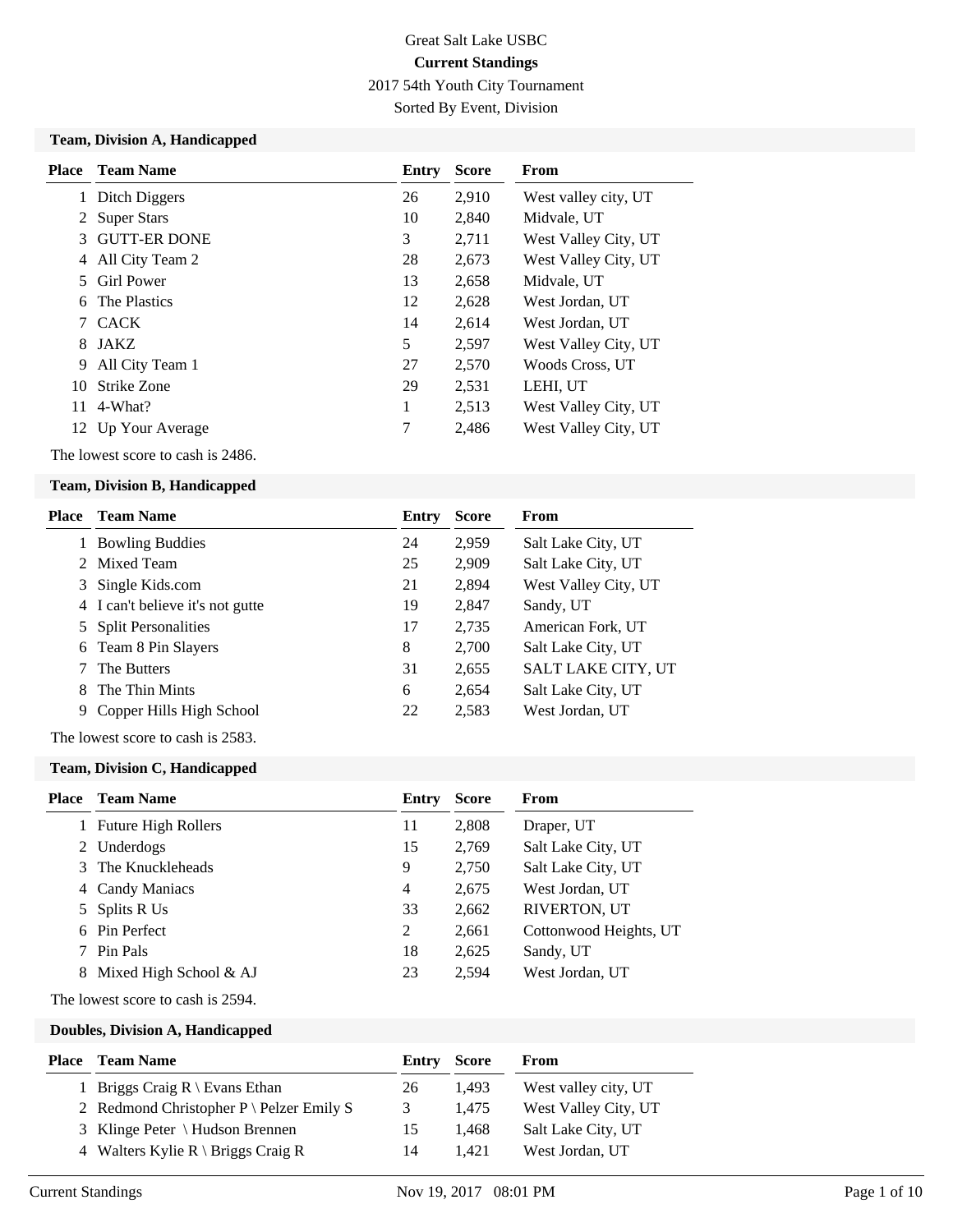2017 54th Youth City Tournament

Sorted By Event, Division

### **Doubles, Division A, Handicapped**

| <b>Place</b> | <b>Team Name</b>                                | Entry | <b>Score</b> | From                 |
|--------------|-------------------------------------------------|-------|--------------|----------------------|
|              | 5 Hudson Brennen \ Redmond Trevor C             | 3     | 1,419        | West Valley City, UT |
| 6            | Lake Alexis \ Jacobson Coleton J                | 14    | 1,414        | West Jordan, UT      |
| 7            | Lake Alexis \ Pelzer Emily S                    | 13    | 1,395        | Midvale, UT          |
| 8            | Redmond Christopher P \ Redmond Trevor C        | 3     | 1,377        | West Valley City, UT |
| 9            | Lake Alexis \ Briggs Craig R                    | 14    | 1,369        | West Jordan, UT      |
| 10           | Collings Joshua M \ Meik Zach R                 | 26    | 1,365        | West valley city, UT |
| 11           | Burgener Zachary R \ Jensen John F              | 5     | 1,348        | West Valley City, UT |
| 12           | Kesler Connor B \ Kesler Duncan A               | 10    | 1,338        | Midvale, UT          |
| 13           | Evans Jaxson \ Redmond Christopher P            | 3     | 1,333        | West Valley City, UT |
| 14           | Homewood Rachel $K \setminus$ Bengtzen Jordan   | 17    | 1,323        | American Fork, UT    |
| 15           | Pelzer Emily S \ Homewood Rachel K              | 13    | 1,300        | Midvale, UT          |
| 16           | Homewood Rachel K \ Lake Alexis                 | 13    | 1,294        | Midvale, UT          |
| 17           | Salisbury Nathan \ Salisbury Branden            | 19    | 1,293        | Sandy, UT            |
| 18           | Rees Elizabeth $A \setminus$ Groat Chaz         | 29    | 1,291        | LEHI, UT             |
| 19           | Lake Alexis \ Bengtzen Jordan                   | 27    | 1,270        | Woods Cross, UT      |
| 20           | Fordham Dallen J \ Waters Jack E                | 22    | 1,258        | West Jordan, UT      |
| 21           | Bond Austin P \ Bengtzen Jordan                 | 17    | 1,257        | American Fork, UT    |
| 22           | Evans Hailey P \ Jacobson Coleton J             | 12    | 1,221        | West Jordan, UT      |
| 23           | Redmond Trevor $C \setminus Briggs$ Craig R     | 3     | 1,210        | West Valley City, UT |
| 24           | Rees Nicolas $C \setminus$ Rees William T       | 29    | 1,203        | LEHI, UT             |
| 25           | Nelson Geoffrey $P \setminus$ Azevedo Dominic F | 1     | 1,178        | West Valley City, UT |
|              | 26 Hudson Brennen \ Briggs Craig R              | 3     | 1,109        | West Valley City, UT |

The lowest score to cash is 1109.

#### **Doubles, Division B, Handicapped**

| Place | <b>Team Name</b>                               | Entry | <b>Score</b> | From                 |
|-------|------------------------------------------------|-------|--------------|----------------------|
| 1     | Christensen Tysen $A \setminus E$ vans Ethan   | 26    | 1,520        | West valley city, UT |
| 2     | Olvera Dencel L $\setminus$ Robles Vanessa M   | 21    | 1,502        | West Valley City, UT |
| 3     | Henrie Brodie \ Bond Austin P                  | 17    | 1,491        | American Fork, UT    |
| 4     | Evans Hailey $P \setminus$ Evans Ethan         | 26    | 1,476        | West valley city, UT |
| 5     | Leoncini Jace C \ Colledge Dylan M             | 15    | 1,468        | Salt Lake City, UT   |
| 6     | Maldonado Madison \ Rodriguez Cayla            | 24    | 1,422        | Salt Lake City, UT   |
|       | Stapert Kelsey A \ Lords Afton                 | 33    | 1,390        | RIVERTON, UT         |
| 8     | Dirkis Pierce \ Cutt Parker                    | 25    | 1,381        | Salt Lake City, UT   |
| 9     | Ashworth Safiya T \ Robles Jasmin S            | 21    | 1,377        | West Valley City, UT |
| 10    | Christensen Taeya \ Nypower Justin T           | 23    | 1,374        | West Jordan, UT      |
| 11    | Poulsen Jelani \ Koopman Hailey                | 31    | 1,359        | SALT LAKE CITY, UT   |
| 12    | Delaney Zachary $\setminus$ Atkinson Brandon R | 8     | 1,358        | Salt Lake City, UT   |
| 13    | Kunkel Draegen T \ Nelson Dashia L             | 18    | 1,355        | Sandy, UT            |
| 14    | Lewis Shaelee \ Sullivan Victoria E            | 22    | 1,351        | West Jordan, UT      |
| 15    | Stout Mike $W \setminus W$ alters Kylie R      | 12    | 1,347        | West Jordan, UT      |
| 16    | Shewmake Maddysen $\{ \}$ Harrison Brilynn R   | 6     | 1,345        | Salt Lake City, UT   |
| 17    | Frank Johnathan O \ Hicks Anthony              | 16    | 1,335        | TOOELE, UT           |
| 18    | Mitchell Ashton \ Hadlock Adam                 | 30    | 1,324        | South Weber, UT      |
| 19    | Nelson Dashia L \ Bond Austin P                | 17    | 1,320        | American Fork, UT    |
| 20    | Sullivan Victoria E \ Runstrom Jailene R       | 1     | 1,317        | West Valley City, UT |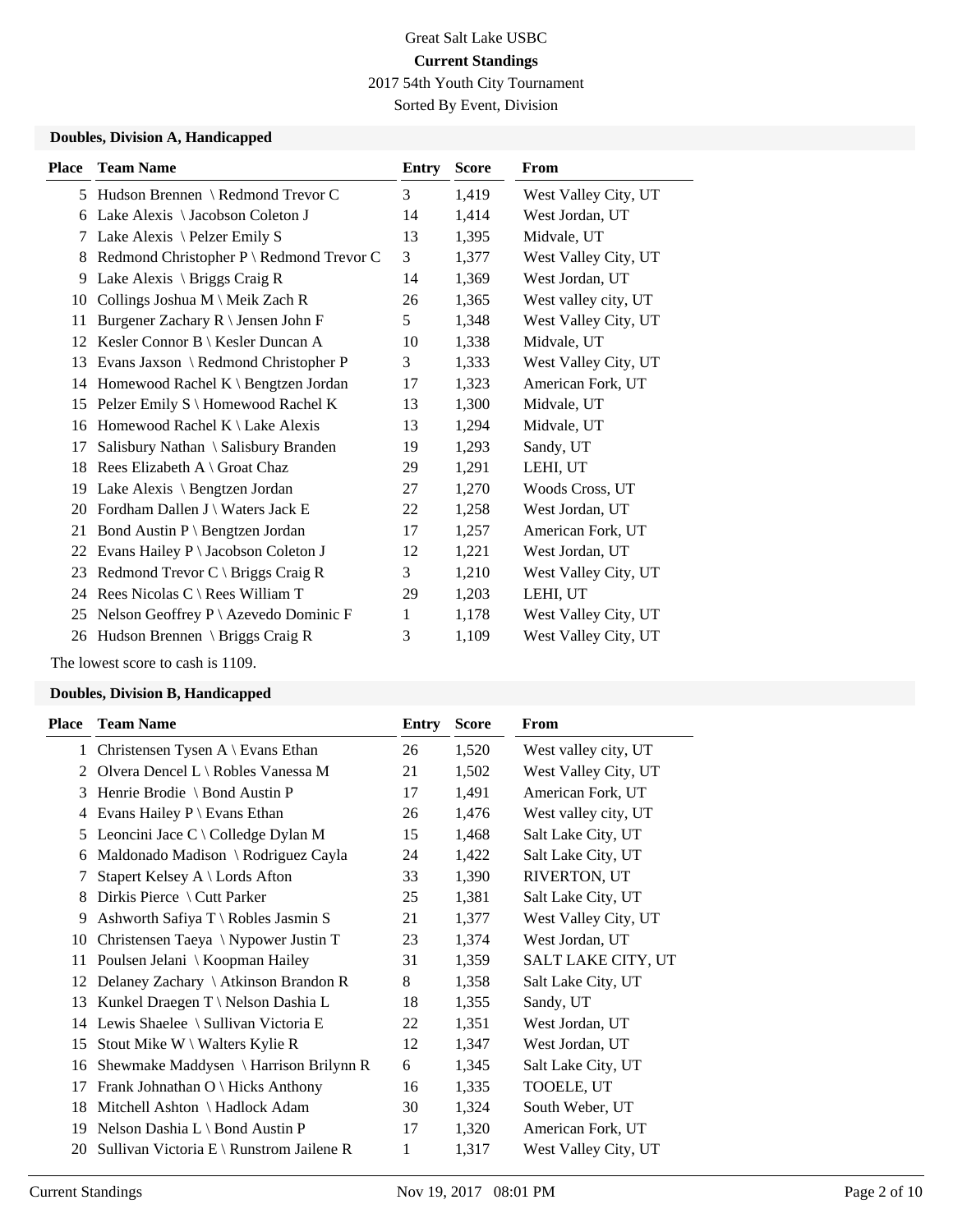# Great Salt Lake USBC **Current Standings** 2017 54th Youth City Tournament

Sorted By Event, Division

#### **Doubles, Division B, Handicapped**

| <b>Place</b> Team Name                                    |               | <b>Entry Score</b> | From                 |
|-----------------------------------------------------------|---------------|--------------------|----------------------|
| 21 Oligario Mackenzie \ Black Eva                         | 6.            | 1.305              | Salt Lake City, UT   |
| 22 Jensen Kathleen $V \setminus \text{Burgener Aubrey P}$ | $\mathcal{L}$ | 1.295              | West Valley City, UT |
| 23 Woolsey Trindon \ Woolsey Tashia C                     | 8             | 1.197              | Salt Lake City, UT   |

The lowest score to cash is 1197.

#### **Doubles, Division C, Handicapped**

| Place | <b>Team Name</b>                                       | Entry | <b>Score</b> | From                      |
|-------|--------------------------------------------------------|-------|--------------|---------------------------|
|       | 1 Kunkel Draegen $T \setminus$ Morley Payton C         | 11    | 1,484        | Draper, UT                |
|       | 2 Anderson Mya Q \ Colledge Kylie M                    | 15    | 1,418        | Salt Lake City, UT        |
| 3.    | Christensen Marshall $K \setminus$ Blair Riley J       | 11    | 1,417        | Draper, UT                |
| 3     | Koopman Kyra \ Poulsen Cierra R                        | 31    | 1,417        | <b>SALT LAKE CITY, UT</b> |
|       | 5 Long Aidric O   Kunkel Draegen T                     | 18    | 1,405        | Sandy, UT                 |
| 6     | Magee Ambri \ Magee Casen                              | 20    | 1,389        | Salt Lake City, UT        |
|       | 7 Delaney Joshua \ Ashworth Kennedee G                 | 2     | 1,374        | Cottonwood Heights, UT    |
| 8     | Black Emma \ Black Erin                                | 9     | 1,354        | Salt Lake City, UT        |
| 9.    | Fordham Anthony $J \setminus$ Skousen Sydney           | 23    | 1,336        | West Jordan, UT           |
|       | 10 Parramore Morgan $R \setminus M$ auchley Brikalie R | 4     | 1,329        | West Jordan, UT           |
| 11    | Wolfe Kyle M $\Gamma$ Parramore Caleb R                | 4     | 1,327        | West Jordan, UT           |
| 11    | Black Elena \ Black Elise J                            | 9     | 1,327        | Salt Lake City, UT        |
| 13    | Vanderbloom Nicholas A \ Medema Spencer C              | 32    | 1,308        | Tooele, UT                |
| 14    | Dekairelle Hailee $E \setminus Taylor$ Scott           | 2     | 1,305        | Cottonwood Heights, UT    |
|       |                                                        |       |              |                           |

The lowest score to cash is 1305.

#### **Singles, Division A Boys, Handicapped**

|    | <b>Place</b> Team Name | Entry | Score | From                 |
|----|------------------------|-------|-------|----------------------|
|    | Redmond, Christopher P | 3     | 751   | West Valley City, UT |
|    | 2 Redmond, Trevor C    | 3     | 726   | West Valley City, UT |
|    | 3 Briggs, Craig R      | 14    | 725   | West Jordan, UT      |
|    | 4 Jensen, John F       | 5     | 678   | West Valley City, UT |
|    | 5 Kesler, Duncan A     | 10    | 676   | Midvale, UT          |
|    | 6 Rees. William T      | 29    | 672   | LEHI, UT             |
|    | Jacobson, Coleton J    | 14    | 654   | West Jordan, UT      |
| 8. | Hudson, Brennen        | 3     | 641   | West Valley City, UT |
| -9 | Waters, Jack E         | 22    | 630   | West Jordan, UT      |
|    | 10 Nypower, Justin T   | 23    | 608   | West Jordan, UT      |

The lowest score to cash is 608.

#### **Singles, Division A Girls, Handicapped**

| <b>Place</b> Team Name | Entry | <b>Score</b> | From            |
|------------------------|-------|--------------|-----------------|
| 1 Homewood, Rachel K   | 13    | 801          | Midvale, UT     |
| 2 Pelzer, Emily S      | 13    | 782          | Midvale, UT     |
| 3 Lake, Alexis         | 14    | 721          | West Jordan, UT |
| 4 Rees, Elizabeth A    | 29    | 715          | LEHI, UT        |
| 5 Evans, Hailey P      | 12    | 688          | West Jordan, UT |
| 6 Lords, Afton         | 33    | 665          | RIVERTON, UT    |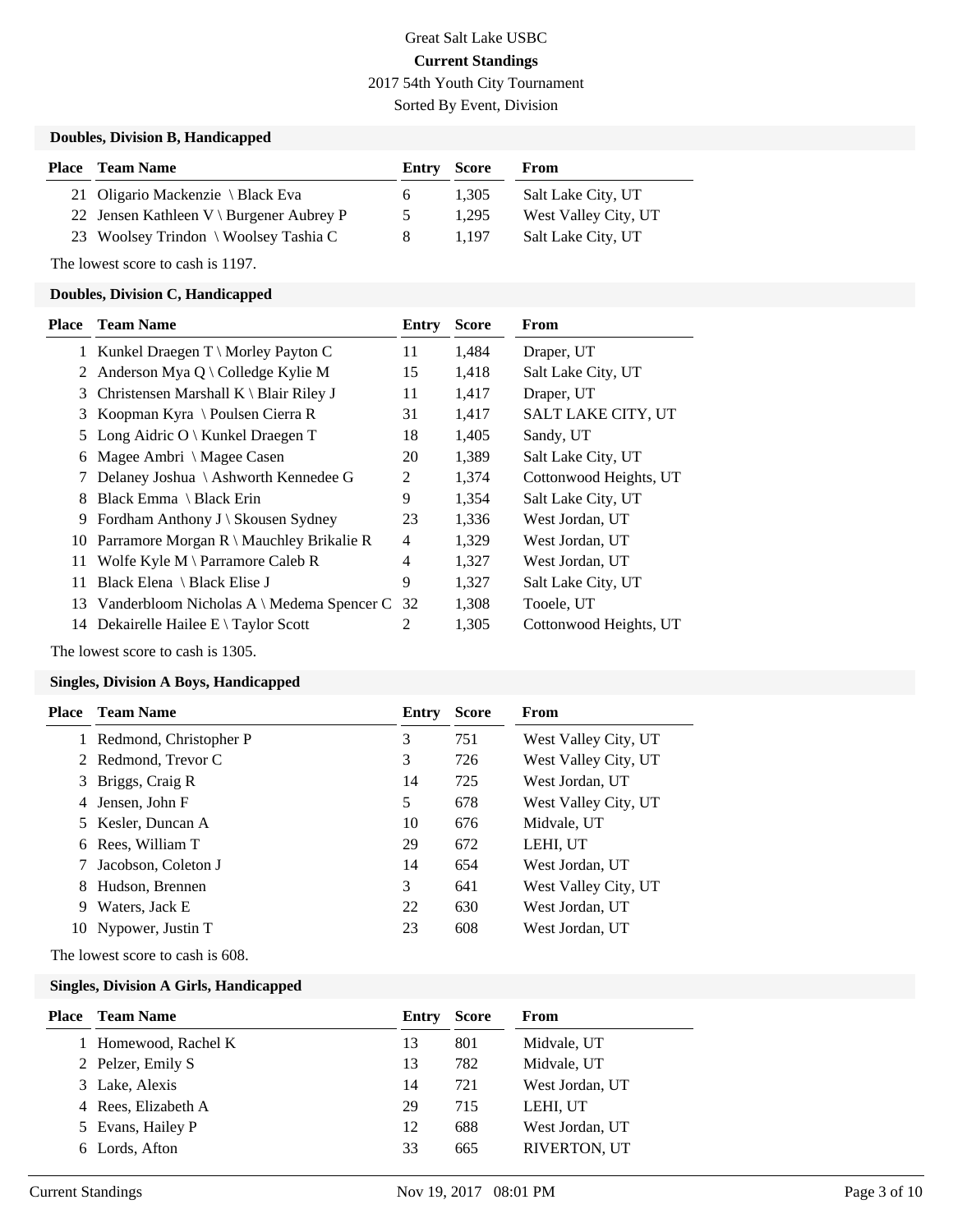# Great Salt Lake USBC **Current Standings** 2017 54th Youth City Tournament

Sorted By Event, Division

#### **Singles, Division A Girls, Handicapped**

| <b>Place</b> Team Name | <b>Entry Score</b> |     | From                 |
|------------------------|--------------------|-----|----------------------|
| 7 Sullivan, Victoria E | 22                 | 659 | West Jordan, UT      |
| 8 Jensen, Kathleen V   | $\mathcal{L}$      | 620 | West Valley City, UT |
| 9 Stapert, Kelsey A    | 33                 | 589 | <b>RIVERTON, UT</b>  |

The lowest score to cash is 589.

#### **Singles, Division B Boys, Handicapped**

| <b>Place</b> | <b>Team Name</b>        | Entry | <b>Score</b> | From                 |
|--------------|-------------------------|-------|--------------|----------------------|
|              | Klinge, Peter           | 15    | 748          | Salt Lake City, UT   |
|              | 2 Kesler, Connor B      | 10    | 743          | Midvale, UT          |
| 3            | Stout, Mike W           | 12    | 733          | West Jordan, UT      |
| 4            | Groat, Chaz             | 29    | 717          | LEHI, UT             |
| 5.           | Salisbury, Nathan       | 19    | 658          | Sandy, UT            |
| 6            | Frank, Johnathan O      | 16    | 656          | TOOELE, UT           |
| 6            | Bengtzen, Jordan        | 17    | 656          | American Fork, UT    |
| 8            | Burgener, Zachary R     | 5     | 655          | West Valley City, UT |
| 9            | Collings, Joshua M      | 26    | 654          | West valley city, UT |
|              | 10 Christensen, Tysen A | 26    | 637          | West valley city, UT |
| 11           | Evans, Jaxson           | 3     | 626          | West Valley City, UT |

The lowest score to cash is 626.

#### **Singles, Division B Girls, Handicapped**

|    | Place Team Name       | Entry | <b>Score</b> | From                 |
|----|-----------------------|-------|--------------|----------------------|
|    | 1 Rodriguez, Cayla    | 24    | 755          | Salt Lake City, UT   |
|    | 2 Runstrom, Jailene R |       | 739          | West Valley City, UT |
|    | 3 Robles, Vanessa M   | 21    | 710          | West Valley City, UT |
|    | 4 Black, Eva          | 6     | 700          | Salt Lake City, UT   |
|    | 5 Skousen, Sydney     | 23    | 691          | West Jordan, UT      |
|    | 6 Oligario, Mackenzie | 6     | 666          | Salt Lake City, UT   |
|    | 7 Shewmake, Maddysen  | 6     | 649          | Salt Lake City, UT   |
|    | 8 Maldonado, Madison  | 24    | 646          | Salt Lake City, UT   |
|    | 9 Burgener, Aubrey P  | 5     | 645          | West Valley City, UT |
| 10 | Nelson, Dashia L      | 18    | 640          | Sandy, UT            |
| 11 | Walters, Kylie R      | 14    | 634          | West Jordan, UT      |
| 12 | Robles, Jasmin S      | 21    | 631          | West Valley City, UT |
| 13 | Ashworth, Safiya T    | 21    | 629          | West Valley City, UT |

The lowest score to cash is 629.

#### **Singles, Division C Boys, Handicapped**

| Place | <b>Team Name</b>      | Entry | <b>Score</b> | From                 |
|-------|-----------------------|-------|--------------|----------------------|
|       | Evans, Ethan          | 26    | 840          | West valley city, UT |
|       | 2 Colledge, Dylan M   | 15    | 800          | Salt Lake City, UT   |
|       | 3 Henrie, Brodie      | 17    | 796          | American Fork, UT    |
|       | 4 Cutt, Parker        | 25    | 732          | Salt Lake City, UT   |
|       | 5 Ahumada, Hassan     | 34    | 731          | Midvale, UT          |
|       | 6 Atkinson, Brandon R | 8     | 730          | Salt Lake City, UT   |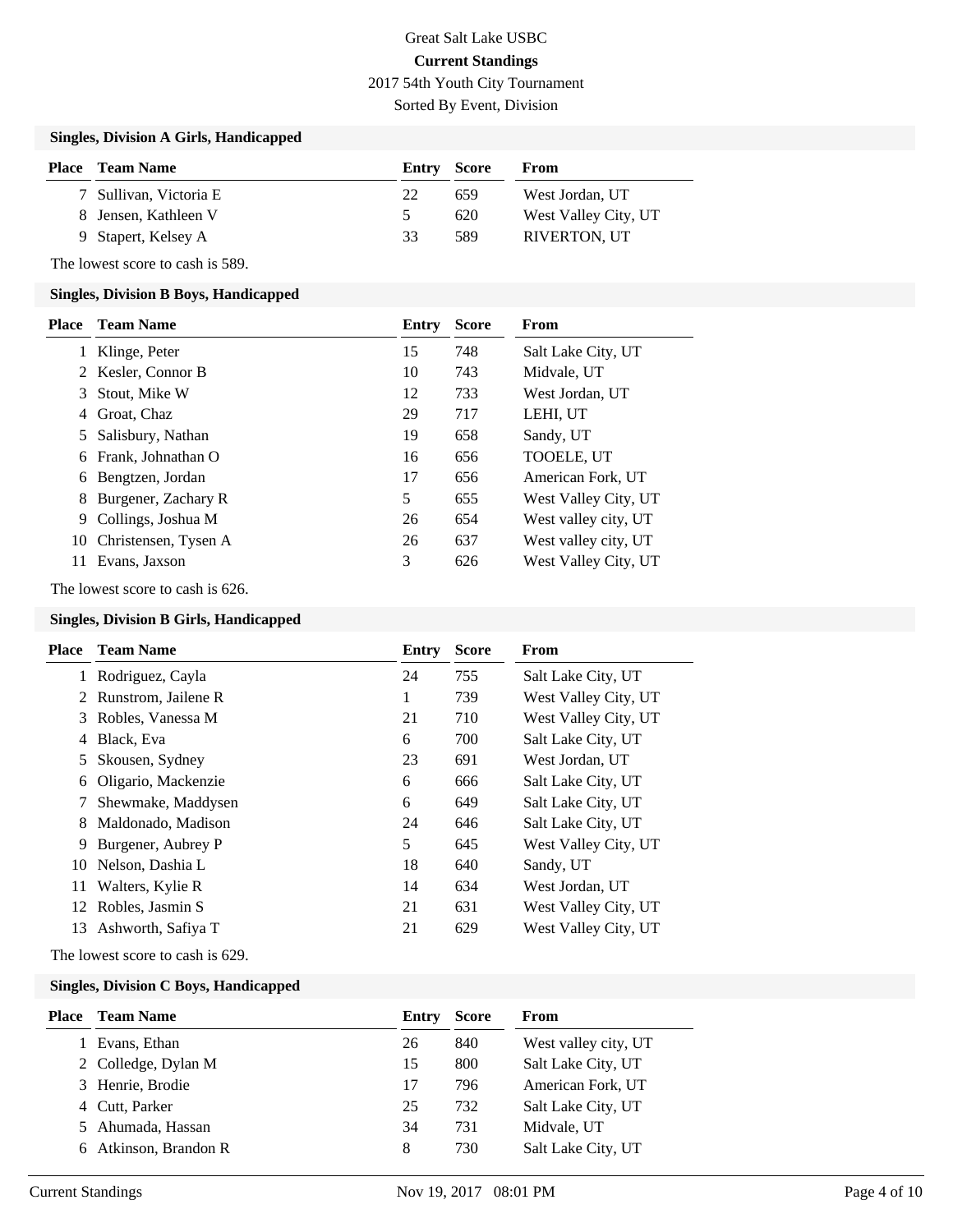2017 54th Youth City Tournament

Sorted By Event, Division

#### **Singles, Division C Boys, Handicapped**

| Place | Team Name             | Entry | <b>Score</b> | From                 |
|-------|-----------------------|-------|--------------|----------------------|
| 7     | Meik, Zach R          | 26    | 720          | West valley city, UT |
| 8     | Hicks, Anthony        | 16    | 713          | TOOELE, UT           |
| 9     | Salisbury, Branden    | 19    | 710          | Sandy, UT            |
|       | 10 Bond, Austin P     | 17    | 706          | American Fork, UT    |
| 11    | Dirkis, Pierce        | 25    | 699          | Salt Lake City, UT   |
|       | 12 Hadlock, Adam      | 30    | 693          | South Weber, UT      |
| 13    | Woolsey, Trindon      | 8     | 689          | Salt Lake City, UT   |
|       | 14 Fordham. Dallen J  | 22    | 681          | West Jordan, UT      |
|       | 15 Delaney, Zachary   | 8     | 661          | Salt Lake City, UT   |
|       | 15 Rodriguez, Jarom A | 24    | 661          | Salt Lake City, UT   |
| 17    | Rees, Nicolas C       | 29    | 655          | LEHI, UT             |

The lowest score to cash is 655.

## **Singles, Division C Girls, Handicapped**

| Place | <b>Team Name</b>      | Entry          | <b>Score</b> | From                   |
|-------|-----------------------|----------------|--------------|------------------------|
|       | 1 Blair, Riley J      | 11             | 737          | Draper, UT             |
|       | Anderson, Mya Q       | 15             | 737          | Salt Lake City, UT     |
| 3     | Black, Elena          | 9              | 730          | Salt Lake City, UT     |
| 4     | Black, Emma           | 9              | 709          | Salt Lake City, UT     |
| 5     | Black, Elise J        | 9              | 704          | Salt Lake City, UT     |
| 6     | Christensen, Taeya    | 23             | 695          | West Jordan, UT        |
|       | 7 Parramore, Morgan R | 4              | 688          | West Jordan, UT        |
| 7     | Mauchley, Brikalie R  | 4              | 688          | West Jordan, UT        |
| 9.    | Colledge, Kylie M     | 15             | 686          | Salt Lake City, UT     |
| 10    | Ashworth, Kennedee G  | $\overline{c}$ | 682          | Cottonwood Heights, UT |
| 11    | Black, Erin           | 9              | 666          | Salt Lake City, UT     |
| 12    | Harrison, Brilynn R   | 6              | 665          | Salt Lake City, UT     |
| 13    | Magee, Ambri          | 20             | 663          | Salt Lake City, UT     |
| 14    | Woolsey, Tashia C     | 8              | 661          | Salt Lake City, UT     |
| 15    | Long, Gwen            | 18             | 654          | Sandy, UT              |
| 16    | Lewis, Shaelee        | 22             | 652          | West Jordan, UT        |
| 17    | Dekairelle, Hailee E  | 2              | 621          | Cottonwood Heights, UT |
|       |                       |                |              |                        |

The lowest score to cash is 621.

## **Singles, Divison D Boys, Handicapped**

|    | <b>Place</b> Team Name  | Entry | <b>Score</b> | From                   |
|----|-------------------------|-------|--------------|------------------------|
|    | Vanderbloom, Nicholas A | 32    | 759          | Tooele, UT             |
|    | 2 Lefevre, A.J.         | 24    | 728          | Salt Lake City, UT     |
| 3  | Morley, Payton C        | 11    | 719          | Draper, UT             |
| 4  | Mitchell, Ashton        | 30    | 710          | South Weber, UT        |
|    | 5 Delaney, Joshua       | 2     | 706          | Cottonwood Heights, UT |
|    | 6 Medema, Spencer C     | 32    | 703          | Tooele, UT             |
|    | Magee, Casen            | 20    | 700          | Salt Lake City, UT     |
| 8. | Olvera, Dencel L        | 21    | 694          | West Valley City, UT   |
| 9. | Fordham, Anthony J      | 23    | 693          | West Jordan, UT        |
| 10 | Christensen, Marshall K | 11    | 692          | Draper, UT             |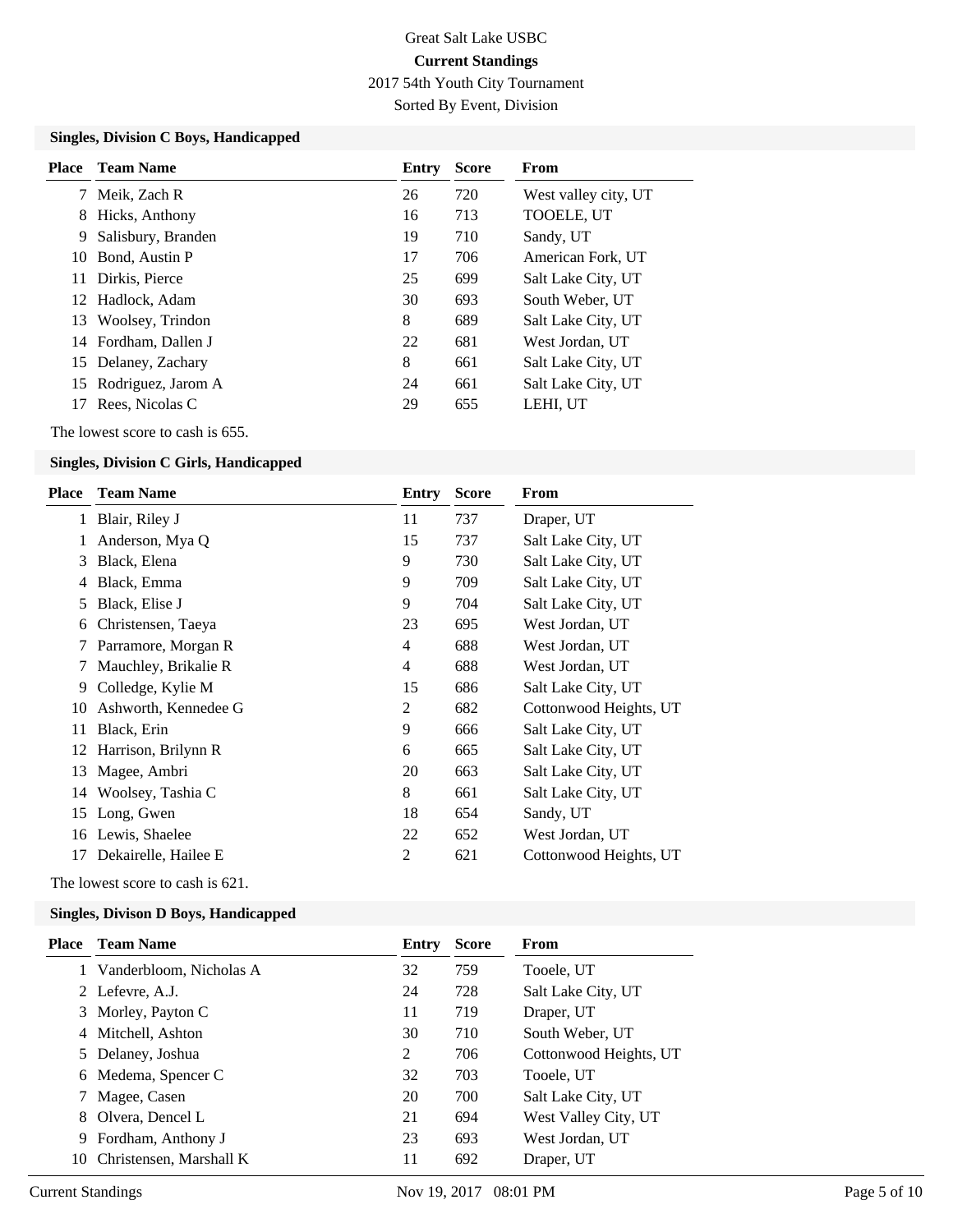2017 54th Youth City Tournament

Sorted By Event, Division

### **Singles, Divison D Boys, Handicapped**

| <b>Place</b> | <b>Team Name</b>      | Entry | <b>Score</b> | From                   |
|--------------|-----------------------|-------|--------------|------------------------|
|              | 11 Long, Aidric O     | 18    | 686          | Sandy, UT              |
|              | 12 Leoncini, Jace C   | 15    | 682          | Salt Lake City, UT     |
|              | 13 Taylor, Scott      | 2     | 679          | Cottonwood Heights, UT |
|              | 14 Kunkel, Draegen T  | 18    | 674          | Sandy, UT              |
|              | 15 Parramore, Caleb R | 4     | 649          | West Jordan, UT        |
|              | 16 Wolfe, Kyle M      | 4     | 629          | West Jordan, UT        |

The lowest score to cash is 629.

#### **A/E Handicap, Division A Boys, Handicapped**

| Place | <b>Team Name</b>         | Entry | <b>Score</b> | From                 |
|-------|--------------------------|-------|--------------|----------------------|
|       | Kesler, Duncan A         | 10    | 2,108        | Midvale, UT          |
|       | 2 Hudson, Brennen        | 3     | 2,078        | West Valley City, UT |
| 3.    | Jacobson, Coleton J      | 14    | 2.066        | West Jordan, UT      |
|       | 4 Redmond, Trevor C      | 3     | 2,036        | West Valley City, UT |
|       | 5 Nypower, Justin T      | 23    | 2,033        | West Jordan, UT      |
|       | 6 Redmond, Christopher P | 3     | 2,029        | West Valley City, UT |
|       | Jensen, John F           | 5     | 1,986        | West Valley City, UT |
| 8     | Waters, Jack E           | 22    | 1,832        | West Jordan, UT      |
| 9     | Briggs, Craig R          | 7     | 1.816        | West Valley City, UT |
| 10    | Rees, William T          | 29    | 1,773        | LEHI, UT             |

The lowest score to cash is 1773.

#### **A/E Handicap, Division A Girls, Handicapped**

| Place | <b>Team Name</b>     | Entry | <b>Score</b> | From                 |
|-------|----------------------|-------|--------------|----------------------|
| 1     | Pelzer, Emily S      | 13    | 2,199        | Midvale, UT          |
|       | 2 Homewood, Rachel K | 13    | 2,047        | Midvale, UT          |
|       | 3 Lords, Afton       | 33    | 1,988        | RIVERTON, UT         |
|       | 4 Lake, Alexis       | 14    | 1,984        | West Jordan, UT      |
|       | 5 Stapert, Kelsey A  | 33    | 1,982        | <b>RIVERTON, UT</b>  |
|       | 6 Rees, Elizabeth A  | 29    | 1,978        | LEHI, UT             |
|       | Evans, Hailey P      | 12    | 1,950        | West Jordan, UT      |
| 8     | Jensen, Kathleen V   | 5     | 1,926        | West Valley City, UT |
|       |                      |       |              |                      |

The lowest score to cash is 1926.

## **A/E Handicap, Division B Boys, Handicapped**

| Place | Team Name                         | Entry | <b>Score</b> | From                 |
|-------|-----------------------------------|-------|--------------|----------------------|
|       | Klinge, Peter                     | 15    | 2,324        | Salt Lake City, UT   |
|       | Stout, Mike W                     | 12    | 2,109        | West Jordan, UT      |
|       | 3 Kesler, Connor B                | 10    | 2,016        | Midvale, UT          |
| 3.    | Groat, Chaz                       | 29    | 2,016        | LEHI, UT             |
| 5.    | Collings, Joshua M                | 26    | 1,997        | West valley city, UT |
| 6.    | Christensen, Tysen A              | 26    | 1,986        | West valley city, UT |
|       | Salisbury, Nathan                 | 19    | 1,963        | Sandy, UT            |
| 8     | Burgener, Zachary R               | 5     | 1,933        | West Valley City, UT |
|       | The lowest score to cash is 1933. |       |              |                      |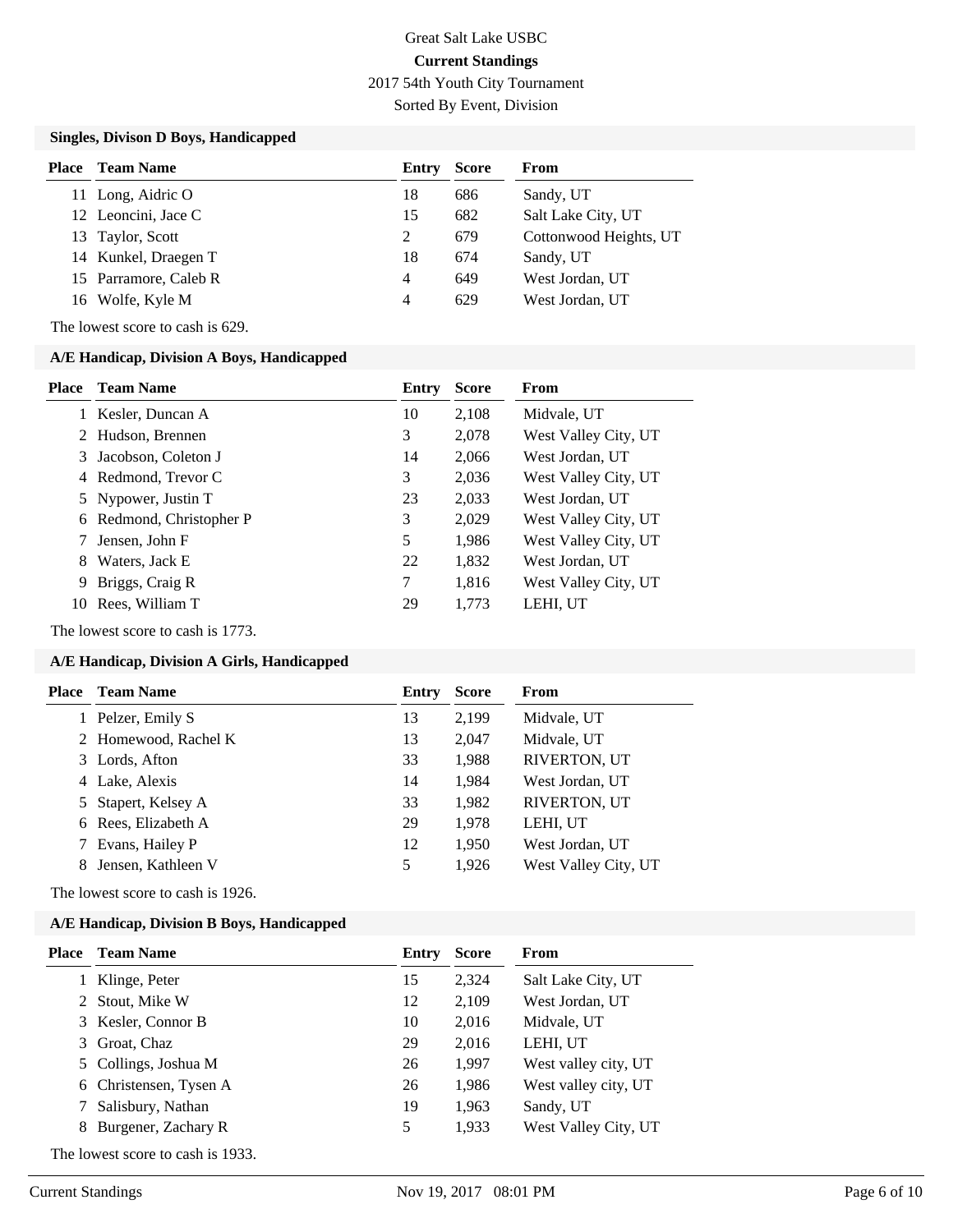2017 54th Youth City Tournament

Sorted By Event, Division

#### **A/E Handicap, Division B Girls, Handicapped**

|    | <b>Place</b> Team Name | Entry | <b>Score</b> | From                 |
|----|------------------------|-------|--------------|----------------------|
| 1  | Rodriguez, Cayla       | 24    | 2,354        | Salt Lake City, UT   |
| 2  | Robles, Vanessa M      | 21    | 2,279        | West Valley City, UT |
| 3  | Runstrom, Jailene R    | 1     | 2,094        | West Valley City, UT |
| 4  | Robles, Jasmin S       | 21    | 2,077        | West Valley City, UT |
| 5  | Walters, Kylie R       | 14    | 2,043        | West Jordan, UT      |
| 6  | Black, Eva             | 6     | 2,030        | Salt Lake City, UT   |
| 7  | Shewmake, Maddysen     | 6     | 2,000        | Salt Lake City, UT   |
| 8  | Maldonado, Madison     | 24    | 1,994        | Salt Lake City, UT   |
| 9  | Burgener, Aubrey P     | 5     | 1,993        | West Valley City, UT |
| 10 | Skousen, Sydney        | 23    | 1,968        | West Jordan, UT      |
| 11 | Ashworth, Safiya T     | 21    | 1,934        | West Valley City, UT |
| 12 | Nelson, Dashia L       | 18    | 1,932        | Sandy, UT            |
| 13 | Oligario, Mackenzie    | 6     | 1,879        | Salt Lake City, UT   |

The lowest score to cash is 1879.

#### **A/E Handicap, Division C Boys, Handicapped**

| <b>Place</b> | <b>Team Name</b>     | Entry | <b>Score</b> | From                 |
|--------------|----------------------|-------|--------------|----------------------|
| 1            | Evans, Ethan         | 26    | 2,601        | West valley city, UT |
|              | 2 Henrie, Brodie     | 17    | 2,320        | American Fork, UT    |
|              | 3 Colledge, Dylan M  | 15    | 2,247        | Salt Lake City, UT   |
| 4            | Atkinson, Brandon R  | 8     | 2,142        | Salt Lake City, UT   |
| 5.           | Bond, Austin P       | 17    | 2,133        | American Fork, UT    |
| 6            | Salisbury, Branden   | 19    | 2,104        | Sandy, UT            |
|              | Meik, Zach R         | 26    | 2,101        | West valley city, UT |
| 8            | Delaney, Zachary     | 8     | 2,021        | Salt Lake City, UT   |
| 9            | Rees, Nicolas C      | 29    | 2,017        | LEHI, UT             |
| 10           | Woolsey, Trindon     | 8     | 1,940        | Salt Lake City, UT   |
| 11           | Evans, Jaxson        | 3     | 1,924        | West Valley City, UT |
| 11           | Sullivan, Victoria E | 22    | 1,924        | West Jordan, UT      |

The lowest score to cash is 1924.

## **A/E Handicap, Division C Girls, Handicapped**

| Place    | <b>Team Name</b>       | Entry | <b>Score</b> | From                   |
|----------|------------------------|-------|--------------|------------------------|
| 1        | Anderson, Mya Q        | 15    | 2,165        | Salt Lake City, UT     |
|          | 2 Black, Emma          | 9     | 2,104        | Salt Lake City, UT     |
|          | 3 Harrison, Brilynn R  | 6     | 2,075        | Salt Lake City, UT     |
|          | 4 Colledge, Kylie M    | 15    | 2,065        | Salt Lake City, UT     |
|          | 5 Black, Elise J       | 9     | 2,062        | Salt Lake City, UT     |
| 6        | Black, Erin            | 9     | 2,053        | Salt Lake City, UT     |
|          | 7 Ashworth, Kennedee G | 2     | 2,052        | Cottonwood Heights, UT |
|          | 8 Parramore, Morgan R  | 4     | 2,028        | West Jordan, UT        |
| 9        | Lewis, Shaelee         | 22    | 1,963        | West Jordan, UT        |
| 10       | Dekairelle, Hailee E   | 2     | 1,908        | Cottonwood Heights, UT |
| 11       | Woolsey, Tashia C      | 8     | 1,893        | Salt Lake City, UT     |
| $\sim$ 1 |                        |       |              |                        |

The lowest score to cash is 1893.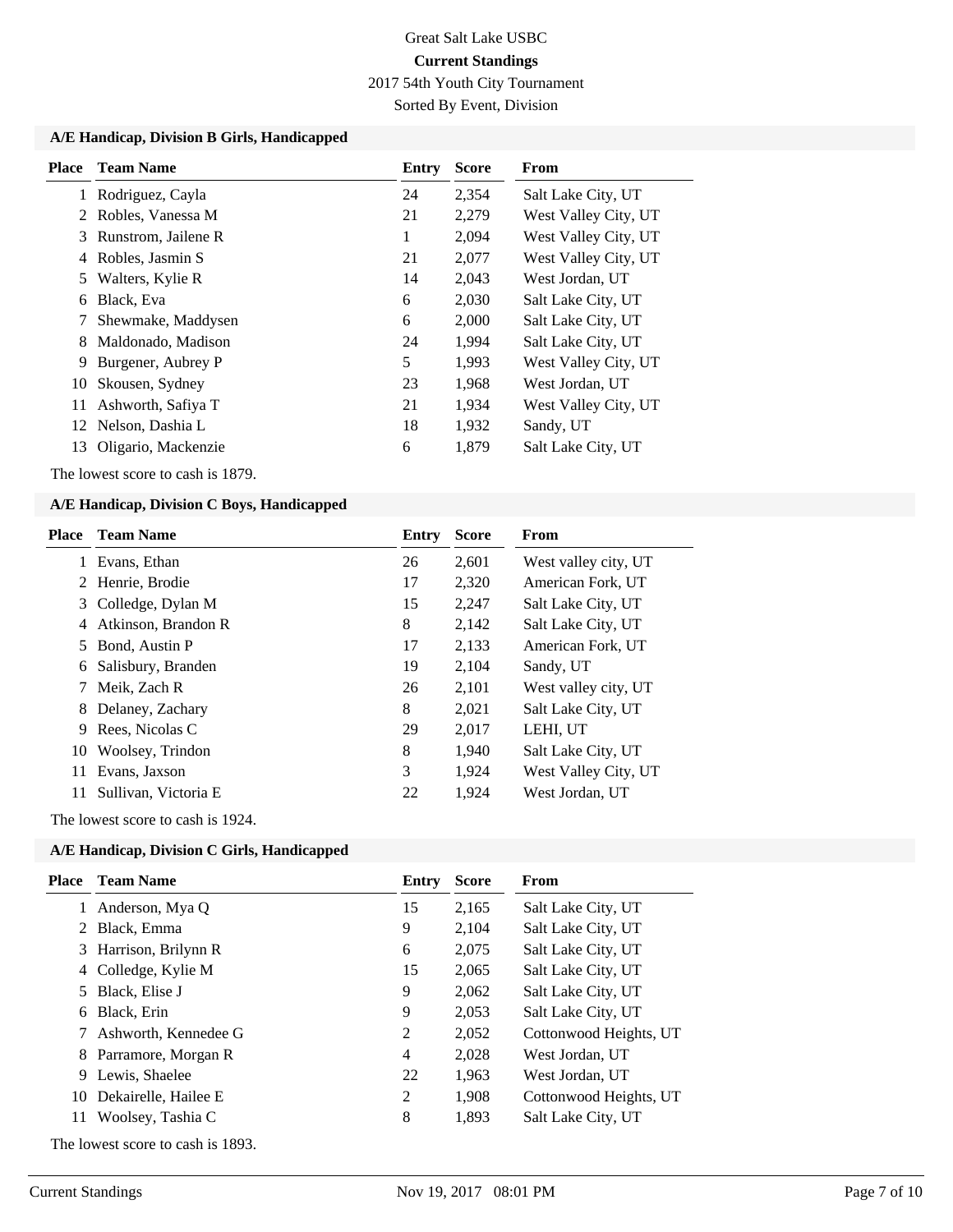2017 54th Youth City Tournament

Sorted By Event, Division

#### **A/E Handicap, Division D Boys, Handicapped**

|    | <b>Place</b> Team Name | Entry | <b>Score</b> | From                   |
|----|------------------------|-------|--------------|------------------------|
| 1  | Long, Aidric O         | 18    | 2,191        | Sandy, UT              |
|    | 2 Morley, Payton C     | 11    | 2,176        | Draper, UT             |
| 3  | Olvera, Dencel L       | 21    | 2,147        | West Valley City, UT   |
| 4  | Delaney, Joshua        | 2     | 2,117        | Cottonwood Heights, UT |
|    | 5 Leoncini, Jace C     | 15    | 2,083        | Salt Lake City, UT     |
| 6  | Kunkel, Draegen T      | 18    | 2,047        | Sandy, UT              |
| 7  | Fordham, Anthony J     | 23    | 2,045        | West Jordan, UT        |
| 8  | Parramore, Caleb R     | 4     | 2,027        | West Jordan, UT        |
| 9  | Black, Elena           | 9     | 2,021        | Salt Lake City, UT     |
|    | 10 Taylor, Scott       | 2     | 1,951        | Cottonwood Heights, UT |
| 11 | Christensen, Taeya     | 23    | 1,945        | West Jordan, UT        |
|    | 12 Wolfe, Kyle M       | 4     | 1,917        | West Jordan, UT        |
|    | 13 Lefevre, A.J.       | 24    | 1,401        | Salt Lake City, UT     |

The lowest score to cash is 1401.

#### **A/E Scratch, Division A Boys, Scratch**

|    | <b>Place</b> Team Name   | Entry | <b>Score</b> | <b>From</b>          |
|----|--------------------------|-------|--------------|----------------------|
|    | Kesler, Duncan A         | 10    | 2,045        | Midvale, UT          |
|    | 2 Redmond, Christopher P | 3     | 1,966        | West Valley City, UT |
|    | 3 Redmond, Trevor C      | 3     | 1,955        | West Valley City, UT |
|    | 4 Nypower, Justin T      | 23    | 1,871        | West Jordan, UT      |
| 5. | Jacobson, Coleton J      | 14    | 1,850        | West Jordan, UT      |
| 6  | Hudson, Brennen          | 3     | 1,844        | West Valley City, UT |
|    | Briggs, Craig R          | 7     | 1,816        | West Valley City, UT |
| 8  | Jensen, John F           | 5     | 1,752        | West Valley City, UT |
| 9  | Rees, William T          | 29    | 1,638        | LEHI, UT             |
| 10 | Waters, Jack E           | 22    | 1,625        | West Jordan, UT      |

The lowest score to cash is 1625.

#### **A/E Scratch, Division B Boys, Scratch**

| Place | <b>Team Name</b>                       | Entry | <b>Score</b> | From                 |
|-------|----------------------------------------|-------|--------------|----------------------|
|       | 1 Klinge, Peter                        | 15    | 1,910        | Salt Lake City, UT   |
| 2     | Stout, Mike W                          | 12    | 1,713        | West Jordan, UT      |
|       | 3 Collings, Joshua M                   | 26    | 1,628        | West valley city, UT |
| 4     | Groat, Chaz                            | 29    | 1,620        | LEHI, UT             |
| 5     | Bengtzen, Jordan                       | 17    | 1,592        | American Fork, UT    |
| 6     | Kesler, Connor B                       | 10    | 1,548        | Midvale, UT          |
|       | 7 Burgener, Zachary R                  | 5     | 1,546        | West Valley City, UT |
| 8     | Salisbury, Nathan                      | 19    | 1,513        | Sandy, UT            |
| 9     | Christensen, Tysen A                   | 26    | 1,509        | West valley city, UT |
|       | The lowest score to cash is 1509.      |       |              |                      |
|       | A/E Scratch, Division B Girls, Scratch |       |              |                      |
| Place | <b>Team Name</b>                       | Entry | <b>Score</b> | From                 |
|       | Robles, Vanessa M                      | 21    | 1,649        | West Valley City, UT |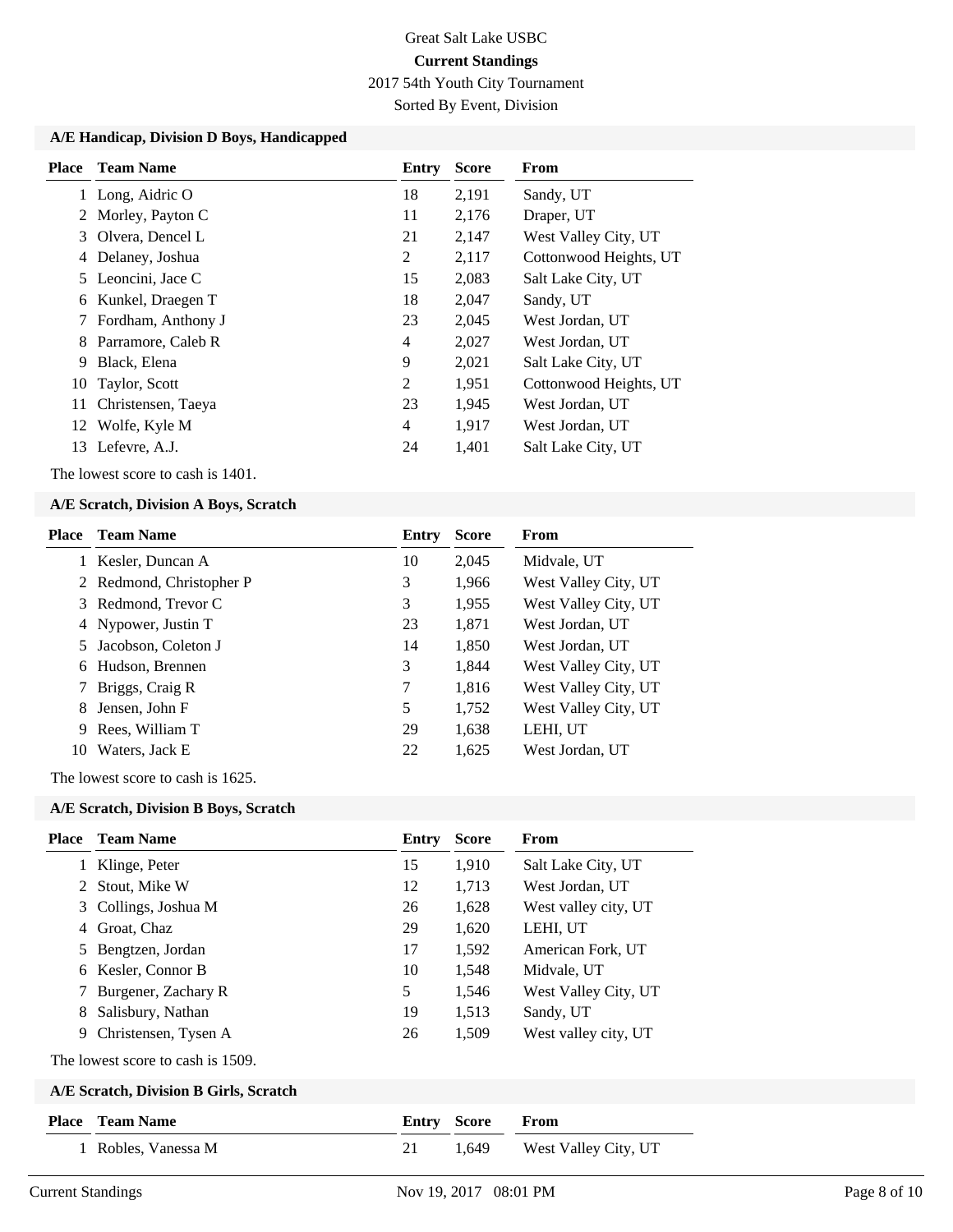2017 54th Youth City Tournament

Sorted By Event, Division

## **A/E Scratch, Division B Girls, Scratch**

| Place | <b>Team Name</b>     | Entry | <b>Score</b> | From                 |
|-------|----------------------|-------|--------------|----------------------|
|       | 2 Rodriguez, Cayla   | 24    | 1,580        | Salt Lake City, UT   |
| 3     | Walters, Kylie R     | 14    | 1,440        | West Jordan, UT      |
| 4     | Robles, Jasmin S     | 21    | 1,285        | West Valley City, UT |
|       | 5 Shewmake, Maddysen | 6     | 1,226        | Salt Lake City, UT   |
| 6     | Nelson, Dashia L     | 18    | 1,212        | Sandy, UT            |
|       | Black, Eva           | 6     | 1,211        | Salt Lake City, UT   |
| 8     | Ashworth, Safiya T   | 21    | 1,160        | West Valley City, UT |
| 9     | Burgener, Aubrey P   | 5     | 1,156        | West Valley City, UT |
| 10    | Oligario, Mackenzie  | 6     | 1,078        | Salt Lake City, UT   |

The lowest score to cash is 1078.

### **A/E Scratch, Division C Boys, Scratch**

| Place | <b>Team Name</b>      | Entry | <b>Score</b> | From                 |
|-------|-----------------------|-------|--------------|----------------------|
|       | Evans, Ethan          | 26    | 1,971        | West valley city, UT |
|       | 2 Atkinson, Brandon R | 8     | 1,620        | Salt Lake City, UT   |
|       | 3 Salisbury, Branden  | 19    | 1,582        | Sandy, UT            |
| 4     | Meik, Zach R          | 26    | 1,570        | West valley city, UT |
|       | 5 Bond, Austin P      | 17    | 1,539        | American Fork, UT    |
|       | 6 Henrie, Brodie      | 17    | 1,528        | American Fork, UT    |
|       | 7 Delaney, Zachary    | 8     | 1,445        | Salt Lake City, UT   |
| 8     | Evans, Jaxson         | 3     | 1,429        | West Valley City, UT |
| 9     | Rees, Nicolas C       | 29    | 1,324        | LEHI, UT             |
| 10    | Woolsey, Trindon      | 8     | 1,319        | Salt Lake City, UT   |
|       |                       |       |              |                      |

The lowest score to cash is 1319.

### **A/E Scratch, Division C Girls, Scratch**

| Place | <b>Team Name</b>       | <b>Entry Score</b> |       | From                   |
|-------|------------------------|--------------------|-------|------------------------|
|       | 1 Harrison, Brilynn R  | 6                  | 1.157 | Salt Lake City, UT     |
|       | 2 Woolsey, Tashia C    | 8                  | 876   | Salt Lake City, UT     |
|       | 3 Dekairelle, Hailee E |                    | 819   | Cottonwood Heights, UT |
|       | 4 Ashworth, Kennedee G |                    | 729   | Cottonwood Heights, UT |
|       |                        |                    |       |                        |

The lowest score to cash is 729.

#### **A/E Scratch, Division D Boys, Scratch**

| <b>Place – Team Name</b> | Entry Score |        | From       |
|--------------------------|-------------|--------|------------|
| 1 Kunkel, Draegen T      | 18          | -1.210 | Sandy, UT  |
| 2 Morley, Payton C       | 11.         | 1.159  | Draper, UT |
| 3 Long, Aidric O         | 18          | 859    | Sandy, UT  |

The lowest score to cash is 859.

#### **A/E Scratch, Divison A Girls, Scratch**

| <b>Place</b> Team Name |    | <b>Entry Score</b> | <b>From</b>     |
|------------------------|----|--------------------|-----------------|
| 1 Pelzer, Emily S      | 13 | 1.785              | Midvale, UT     |
| 2 Lake, Alexis         | 14 | 1.660              | West Jordan, UT |
| 3 Rees, Elizabeth A    | 29 | 1.654              | LEHI. UT        |